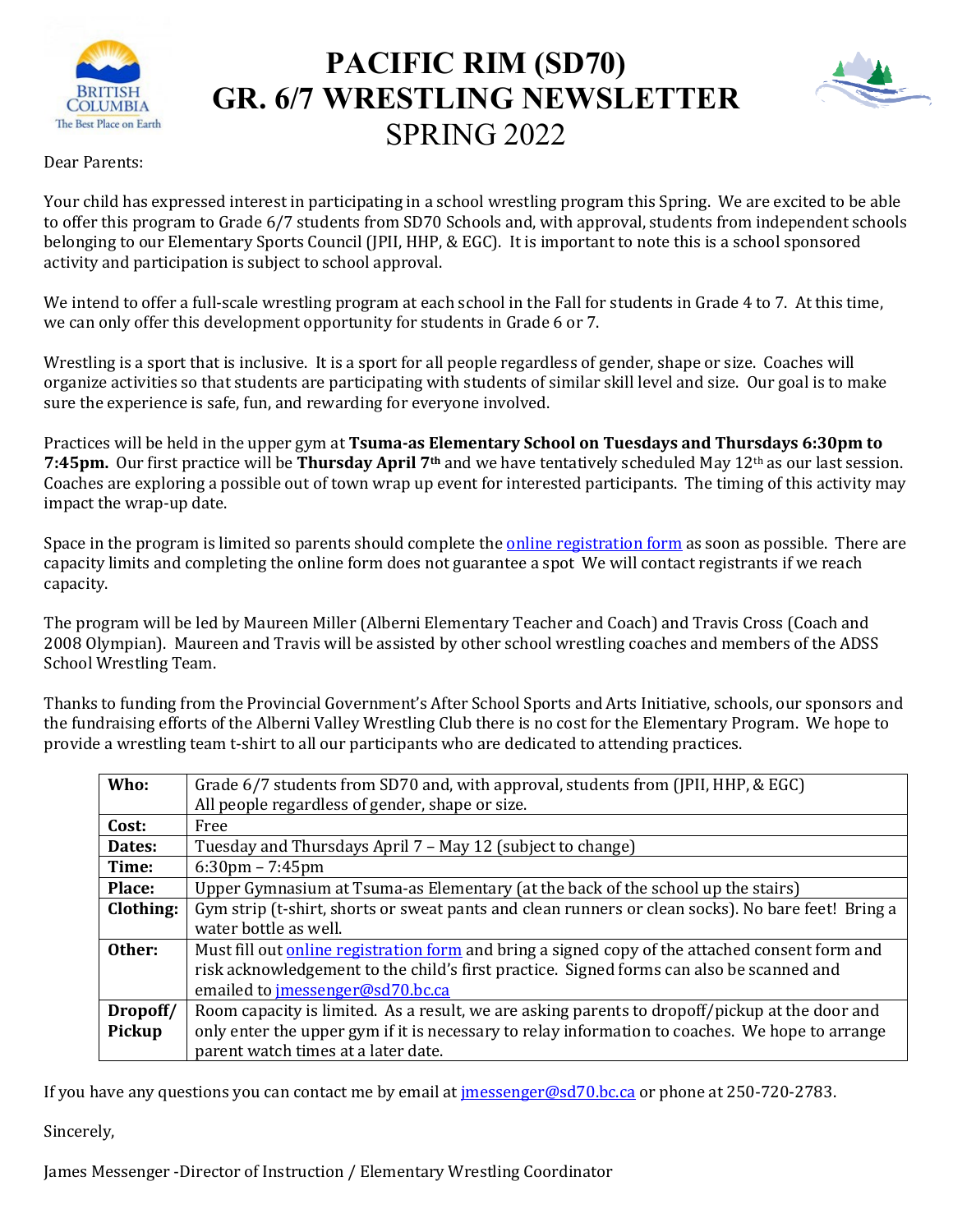## **ACKNOWLEDGEMENT OF RISK IN WRESTLING**

Throughout the year SD70 students are invited to join sports teams. Our District and School Staff recognize the value of these sports teams for the educational, athletic and experiential benefits they provide to students. There is also an understanding that the safety of all participants should always be the primary concern.

While attempting to minimize the risk of injury in each sport, SD70 also feels it is important to inform parents of the nature and frequency of injuries that students may sustain while participating in specific sports. It must also be recognized that the nature and extent of injuries is also dependant on the behavior and actions of the individual player. **We encourage parents if they feel the need to call the coaches of the respective sport or the school administrator to discuss risks and injuries and measures taken to alleviate or reduce them.**

The Grade 4 to 7 wrestling practices and play days are organized by the Alberni Valley Elementary Sports Council. Activities are guided by rules and safety guidelines established by Provincial and National Wrestling Associations.

In wrestling, as it is a contact sport, there is a fairly frequent risk of low-grade bumps, bruises, scrapes, abrasions, minor cuts and minor sprains. These injuries require only basic first aid, which typically heal with no long-term problems. Participants typically continue participating in the activity. Many other sports at the school, including those not necessarily deemed contact e.g. basketball, soccer, also carry similar or greater risks in these areas.

There is also an occasional risk of low grade concussions, more major bump, bruises, scrapes, abrasions, cuts and sprains, and on occasions a small risk of broken small bones and shoulder dislocations from contact. Injuries of these magnitudes may require more than basic first aid, possibly including a visit to the hospital.

There is also a very small risk, of more severe concussions, eye injuries, long bone fractures and spinal cord injuries, though the latter has never occurred in the schools' history and is a very rare occurrence in the sport at all. Obviously, these types of injuries require immediate additional medical care at the infirmary or hospital.

To further lessen the risks, the coaches have experience with wrestling, most of them are first aid trained and some are qualified as referees. Between us, we have a very thorough knowledge and understanding of all elements of the sport. We are very careful to ensure that we coach correct techniques and stress safety. Through doing so, we believe that we reduce the risk to as low a level as possible without completely eliminating it, as wrestling is a contact sport.

Coaches will organize practices, play days and tournaments so that students are participating with students of similar skill level and size. Our goal is to make sure the experience is safe, fun, and rewarding for everyone involved. I thank you in advance for your commitment, effort, support, and enthusiasm towards the Elementary School Wrestling Program.

Should you have concerns or comments, you can contact me by email at *imesenger@sd70.bc.ca* or phone at 250-720-2783.

Sincerely,

James Messenger Director of Instruction / Elementary Wrestling Coordinator

**Parent/Guardians must fill out [online registration form](https://forms.office.com/r/WD8Z5HGRbx) and bring a signed copy of the attached consent form and risk acknowledgement to the child's first practice. Signed forms can also be scanned and emailed to [jmessenger@sd70.bc.ca](mailto:jmessenger@sd70.bc.ca) The online registration form can also be accessed through this QR Code**